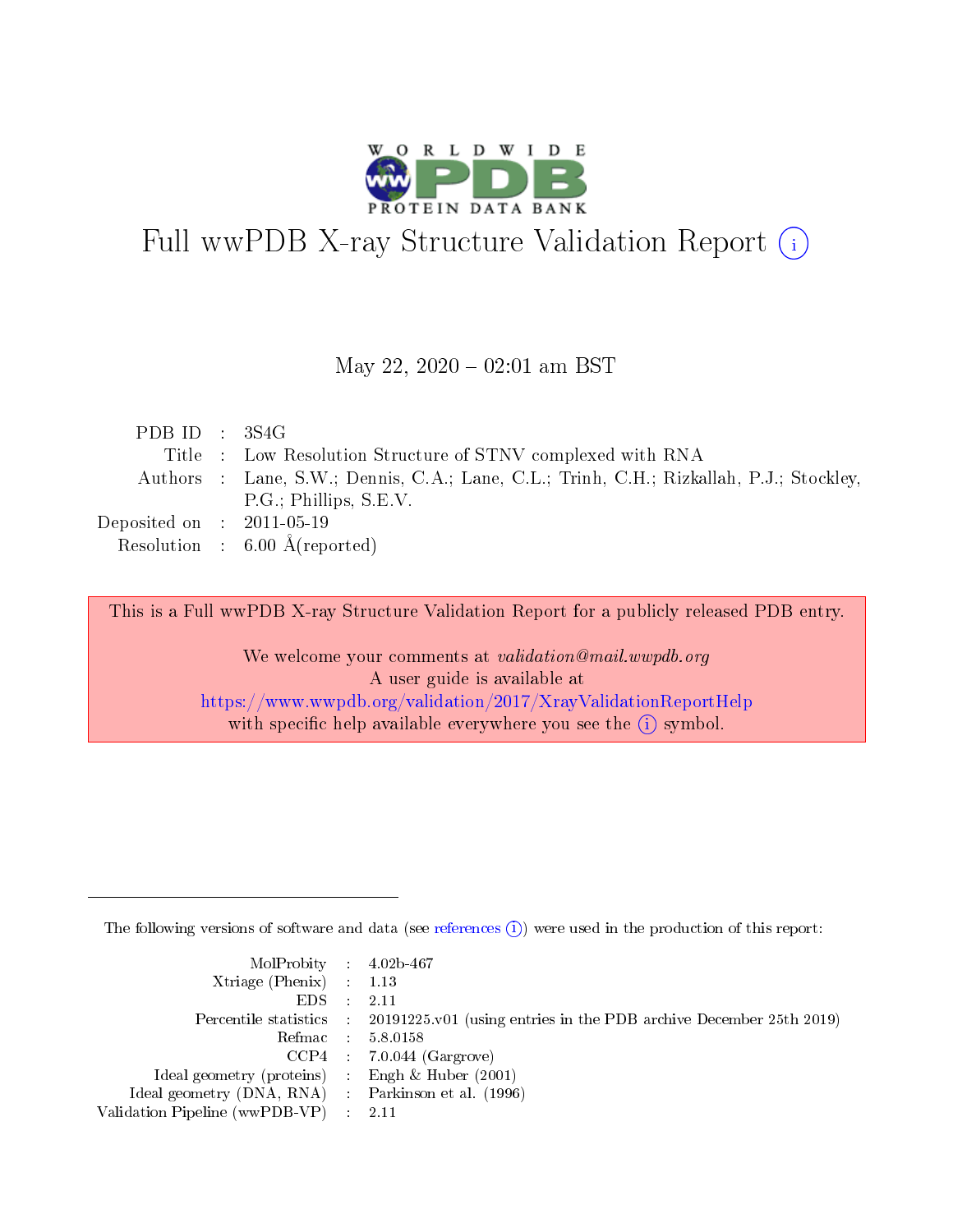# 1 [O](https://www.wwpdb.org/validation/2017/XrayValidationReportHelp#overall_quality)verall quality at a glance  $(i)$

The following experimental techniques were used to determine the structure: X-RAY DIFFRACTION

The reported resolution of this entry is  $6.00 \text{ Å}.$ 

Percentile scores (ranging between 0-100) for global validation metrics of the entry are shown in the following graphic. The table shows the number of entries on which the scores are based.



| Metric                | Whole archive<br>$(\#\text{Entries})$ | Similar resolution<br>$(\#\text{Entries},\, \text{resolution}\; \text{range}(\textup{\AA}))$ |
|-----------------------|---------------------------------------|----------------------------------------------------------------------------------------------|
| $R_{free}$            | 130704                                | $1000(8.00-3.88)$                                                                            |
| Clashscore            | 141614                                | $1049(8.00-3.90)$                                                                            |
| Ramachandran outliers | 138981                                | $1016(8.00-3.86)$                                                                            |
| Sidechain outliers    | 138945                                | $1017(8.00-3.82)$                                                                            |
| RNA backbone          | 3102                                  | $1076(8.70-3.00)$                                                                            |

The table below summarises the geometric issues observed across the polymeric chains and their fit to the electron density. The red, orange, yellow and green segments on the lower bar indicate the fraction of residues that contain outliers for  $>=3, 2, 1$  and 0 types of geometric quality criteria respectively. A grey segment represents the fraction of residues that are not modelled. The numeric value for each fraction is indicated below the corresponding segment, with a dot representing fractions  $\epsilon = 5\%$ 

|   | $\text{Mol}$   Chain   Length |     |     | Quality of chain |     |        |
|---|-------------------------------|-----|-----|------------------|-----|--------|
|   | 196                           |     | 76% |                  | 17% | $.6\%$ |
|   | റ                             | 33% |     | 67%              |     |        |
| c |                               | 25% | 25% | 50%              |     |        |

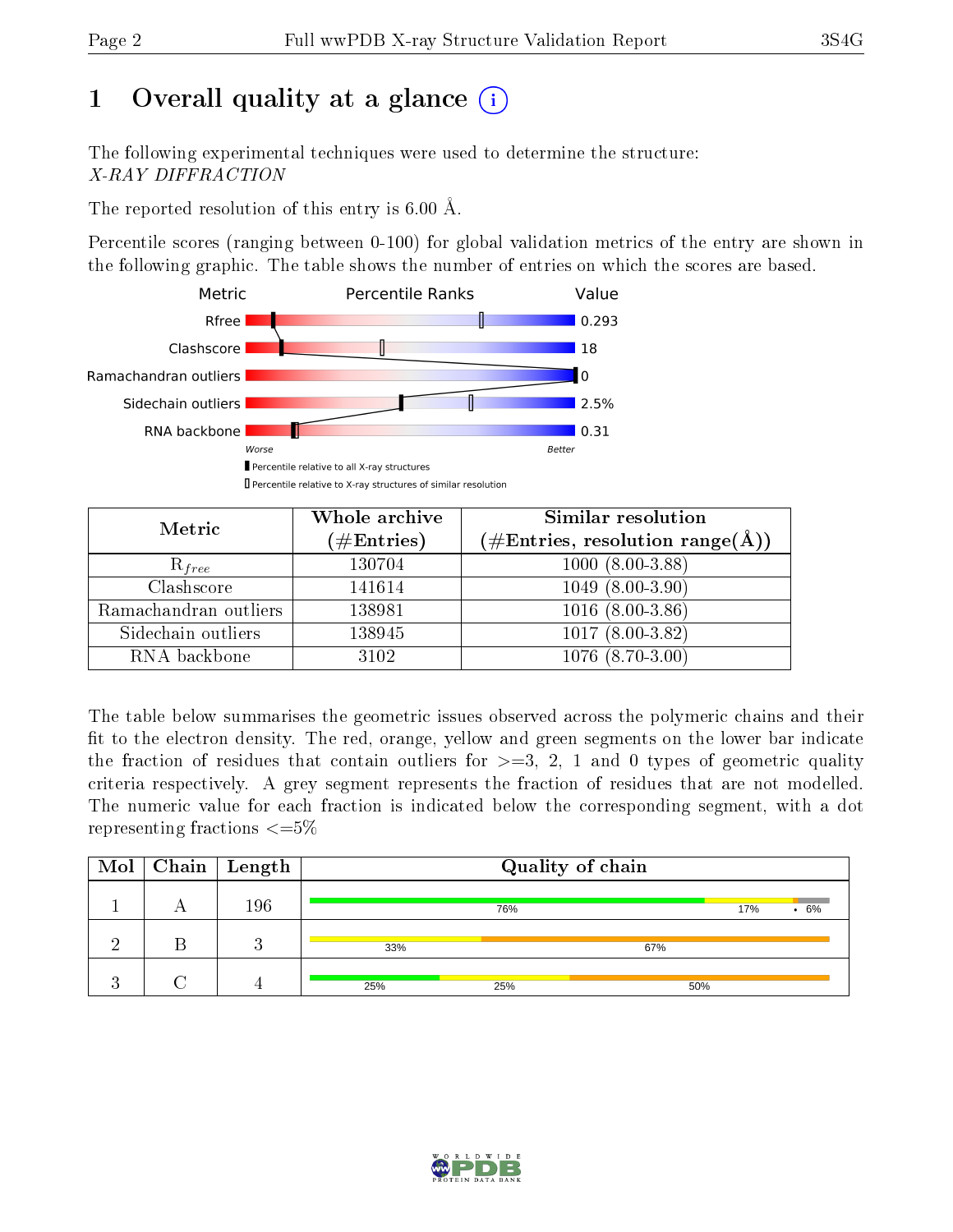# 2 Entry composition (i)

There are 3 unique types of molecules in this entry. The entry contains 1574 atoms, of which 0 are hydrogens and 0 are deuteriums.

In the tables below, the ZeroOcc column contains the number of atoms modelled with zero occupancy, the AltConf column contains the number of residues with at least one atom in alternate conformation and the Trace column contains the number of residues modelled with at most 2 atoms.

Molecule 1 is a protein called Coat protein.

| Mol | Chain   Residues |                |     | $\bm{\mathrm{Atoms}}$ |     |  | ZeroOcc   AltConf   Trace |  |
|-----|------------------|----------------|-----|-----------------------|-----|--|---------------------------|--|
|     | 184              | l'ota.<br>1427 | 889 | 260                   | റൗറ |  |                           |  |

• Molecule 2 is a RNA chain called RNA  $(5'-R(P^*AP^*AP^*A)-3')$ .

| Mol | Chain   Residues |             |                                                              | $\rm{Atoms}$ |  | $\text{ZeroOcc} \mid \text{AltConf} \mid \text{Trace}$ |  |
|-----|------------------|-------------|--------------------------------------------------------------|--------------|--|--------------------------------------------------------|--|
|     |                  | $\rm Total$ | $\mathcal{C} = \mathcal{C}$ . The set of $\mathcal{C}$<br>30 | $\Box$       |  |                                                        |  |

• Molecule 3 is a RNA chain called RNA  $(5'-R(P*UP*UP*UP*U)-3')$ .

| Mol | $\frac{1}{2}$ Chain   Residues |       |    | Atoms |  | $\text{ZeroOcc} \mid \text{AltConf} \mid \text{Trace}$ |  |
|-----|--------------------------------|-------|----|-------|--|--------------------------------------------------------|--|
|     |                                | Total |    |       |  |                                                        |  |
|     |                                |       | 36 |       |  |                                                        |  |

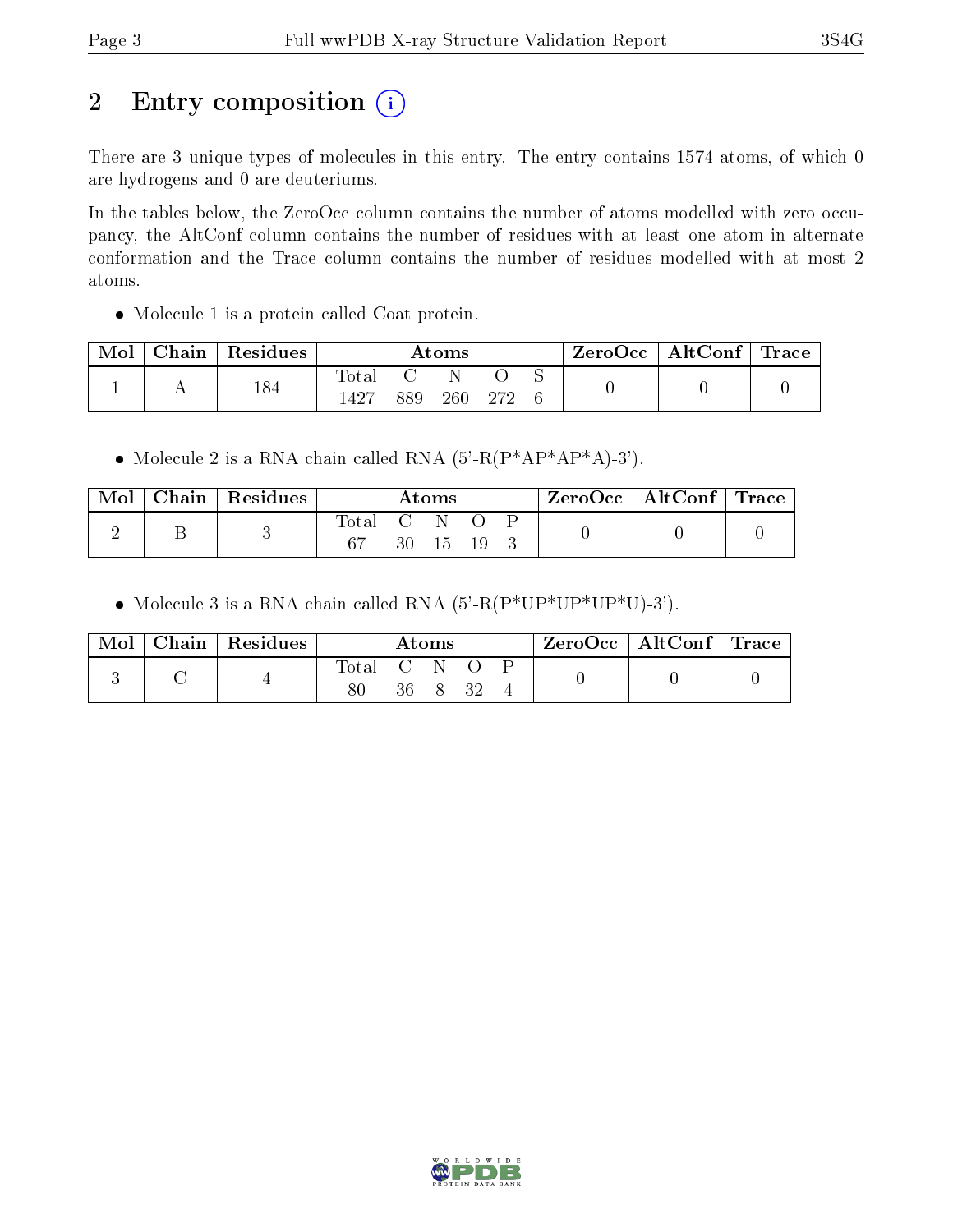# 3 Residue-property plots (i)

These plots are drawn for all protein, RNA and DNA chains in the entry. The first graphic for a chain summarises the proportions of the various outlier classes displayed in the second graphic. The second graphic shows the sequence view annotated by issues in geometry. Residues are colorcoded according to the number of geometric quality criteria for which they contain at least one outlier: green  $= 0$ , yellow  $= 1$ , orange  $= 2$  and red  $= 3$  or more. Stretches of 2 or more consecutive residues without any outlier are shown as a green connector. Residues present in the sample, but not in the model, are shown in grey.

| Chain A:                                                                                      | 76%                                   |                                                                  | 17%<br>.6%                              |                        |
|-----------------------------------------------------------------------------------------------|---------------------------------------|------------------------------------------------------------------|-----------------------------------------|------------------------|
| <u> គ្គី ក្នុង ទ្ធិន្ទ្ធិ និន្ទ្ធិ ដូច្នេ ក្នុង្គី ភូមិ ភូមិ ភូមិ ភូមិ ភូមិ ភូមិ ភូមិ ភ្ន</u> | <mark>ភ្នងខ្នា</mark> ំ<br>\$48<br>E1 | <b>Q59</b><br><b>B</b> <sub>11</sub><br><b>H70</b><br><b>EZH</b> | <mark>ន្ទ្រីខ្ទីខ្ទីខ្ទីខ្ទីខ្ទី</mark> | <b>NEX</b><br>4<br>F11 |
| 1183<br>V184<br>S <sub>186</sub><br>$\mathbb{R}$<br><b>D185</b><br>8<br>ö<br>島<br>품           |                                       |                                                                  |                                         |                        |
| • Molecule 2: RNA $(5'-R(P^*AP^*AP^*A)-3')$                                                   |                                       |                                                                  |                                         |                        |
| Chain B:<br>33%                                                                               |                                       | 67%                                                              |                                         |                        |
| 196<br>197<br>198                                                                             |                                       |                                                                  |                                         |                        |
| • Molecule 3: RNA $(5'-R(P*UP*UP*UP*U)-3')$                                                   |                                       |                                                                  |                                         |                        |
| Chain C:<br>25%                                                                               | 25%                                   | 50%                                                              |                                         |                        |
| <b>D</b><br>0201<br><b>U202</b>                                                               |                                       |                                                                  |                                         |                        |

• Molecule 1: Coat protein

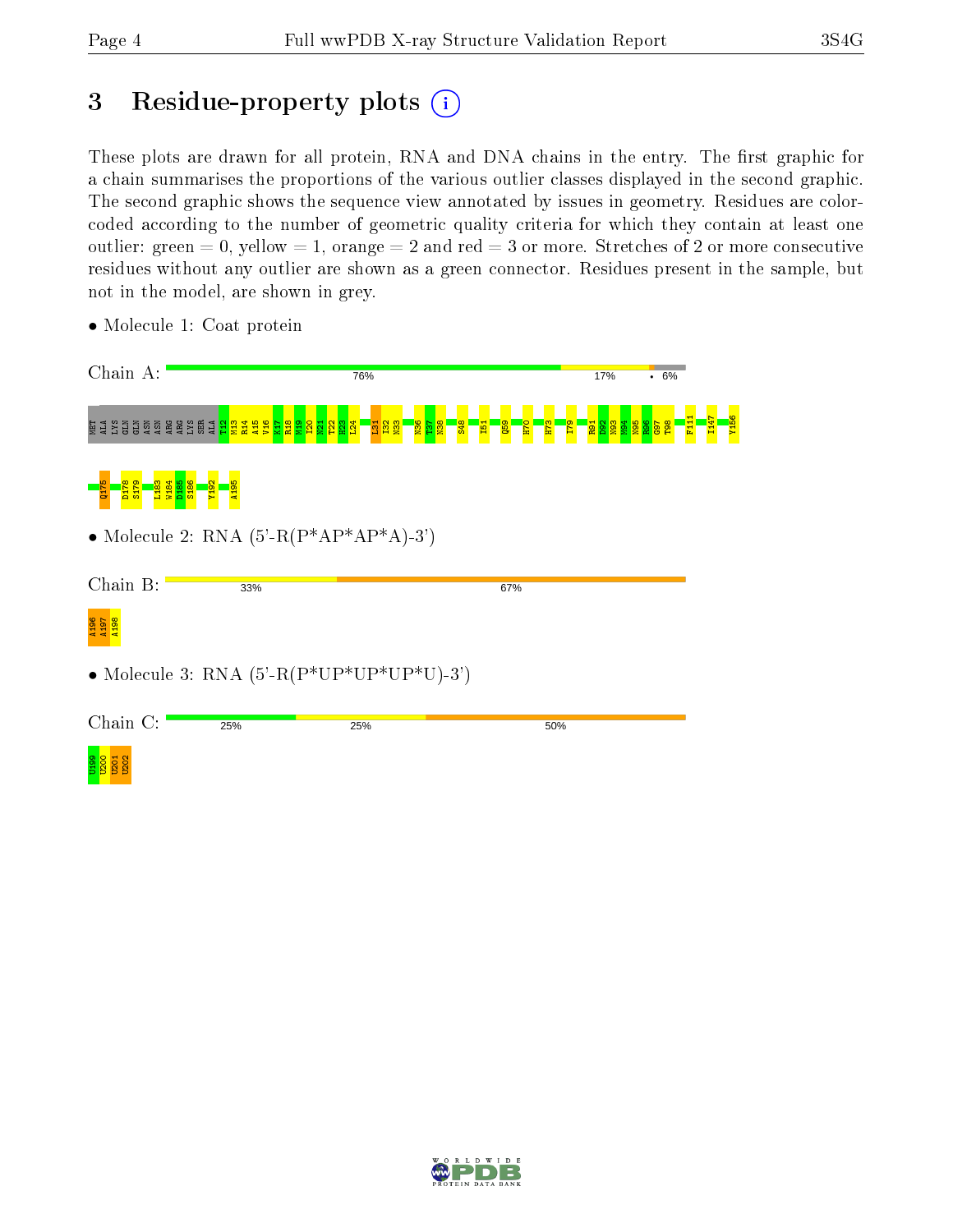# 4 Data and refinement statistics  $(i)$

| Property                                                         | Value                                               | Source     |
|------------------------------------------------------------------|-----------------------------------------------------|------------|
| Space group                                                      | C121                                                | Depositor  |
| Cell constants                                                   | $302.12\text{\AA}$<br>313.15Å<br>183.38Å            | Depositor  |
| a, b, c, $\alpha$ , $\beta$ , $\gamma$                           | $93.82^\circ$<br>$90.00^{\circ}$<br>$90.00^\circ$   |            |
| Resolution $(A)$                                                 | $95.85 - 6.00$                                      | Depositor  |
|                                                                  | $95.85 - 6.00$                                      | <b>EDS</b> |
| % Data completeness                                              | (Not available) $(95.85-6.00)$                      | Depositor  |
| (in resolution range)                                            | 97.9 (95.85-6.00)                                   | <b>EDS</b> |
| $R_{merge}$                                                      | 0.13                                                | Depositor  |
| $\mathrm{R}_{sym}$                                               | (Not available)                                     | Depositor  |
| $\sqrt{I/\sigma}(I) > 1$                                         | $\overline{2.10}$ (at 6.19Å)                        | Xtriage    |
| Refinement program                                               | <b>CNS</b>                                          | Depositor  |
|                                                                  | 0.380<br>0.430<br>$\mathcal{L}$                     | Depositor  |
| $R, R_{free}$                                                    | 0.301<br>0.293<br>$\frac{1}{2}$                     | DCC        |
| $R_{free}$ test set                                              | 2099 reflections $(5.04\%)$                         | wwPDB-VP   |
| Wilson B-factor $(A^2)$                                          | 96.3                                                | Xtriage    |
| Anisotropy                                                       | 1.273                                               | Xtriage    |
| Bulk solvent $k_{sol}(\text{e}/\text{A}^3), B_{sol}(\text{A}^2)$ | 0.29, 99.6                                          | <b>EDS</b> |
| L-test for $\mathrm{twinning}^2$                                 | $\overline{< L >$ = 0.33, $\overline{<}L^2>$ = 0.17 | Xtriage    |
| Estimated twinning fraction                                      | No twinning to report.                              | Xtriage    |
| $F_o, F_c$ correlation                                           | 0.72                                                | <b>EDS</b> |
| Total number of atoms                                            | 1574                                                | wwPDB-VP   |
| Average B, all atoms $(A^2)$                                     | 25.0                                                | wwPDB-VP   |

Xtriage's analysis on translational NCS is as follows: The largest off-origin peak in the Patterson function is  $3.13\%$  of the height of the origin peak. No significant pseudotranslation is detected.

<sup>&</sup>lt;sup>2</sup>Theoretical values of  $\langle |L| \rangle$ ,  $\langle L^2 \rangle$  for acentric reflections are 0.5, 0.333 respectively for untwinned datasets, and 0.375, 0.2 for perfectly twinned datasets.



<span id="page-4-1"></span><span id="page-4-0"></span><sup>1</sup> Intensities estimated from amplitudes.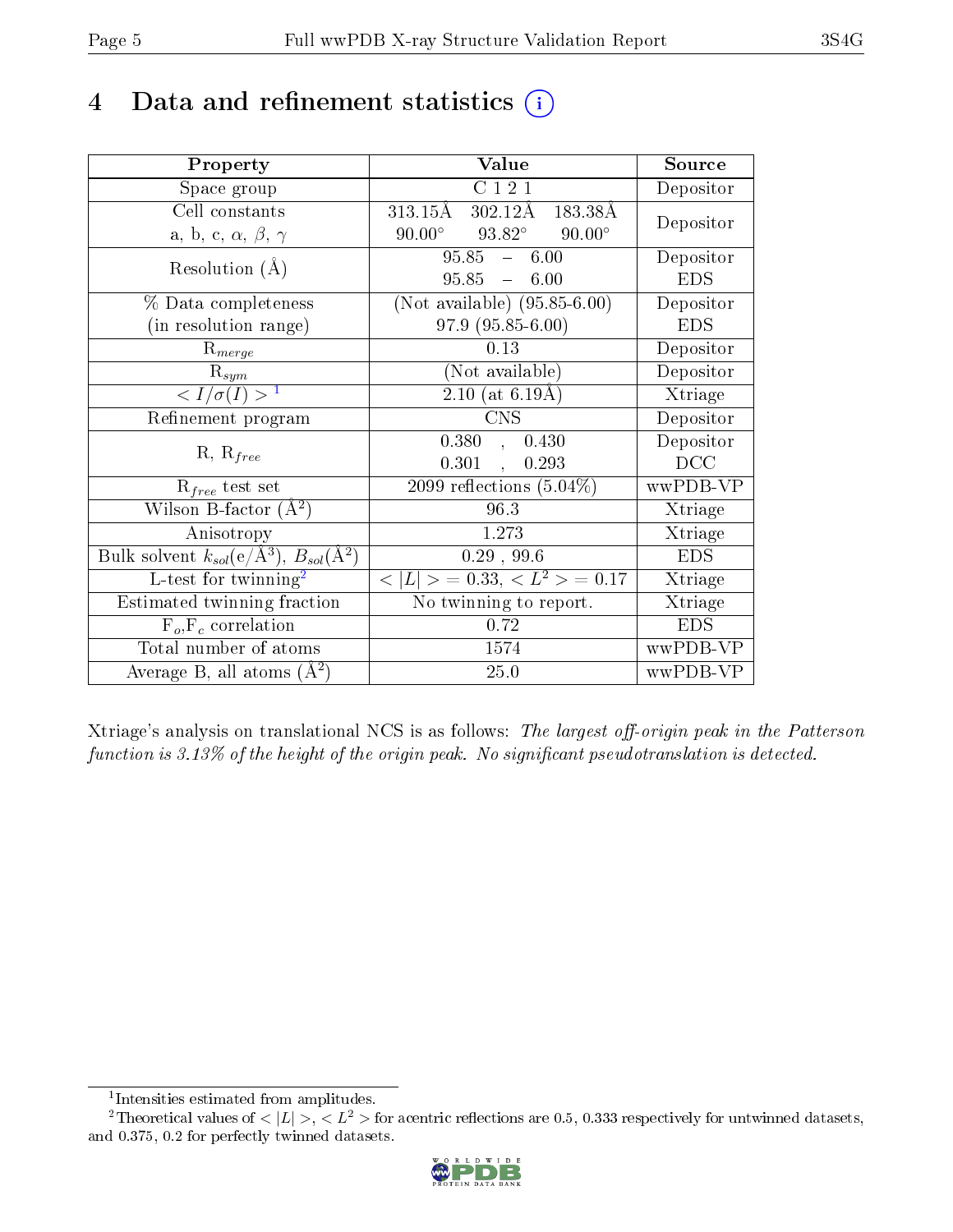# 5 Model quality  $(i)$

# 5.1 Standard geometry  $(i)$

The Z score for a bond length (or angle) is the number of standard deviations the observed value is removed from the expected value. A bond length (or angle) with  $|Z| > 5$  is considered an outlier worth inspection. RMSZ is the root-mean-square of all Z scores of the bond lengths (or angles).

| Mol | Chain |      | Bond lengths        | Bond angles |                         |  |
|-----|-------|------|---------------------|-------------|-------------------------|--|
|     |       | RMSZ | # $ Z >5$           | RMSZ        | # $ Z >5$               |  |
|     |       | 0.31 | 0/1449              | 0.66        | 0/1964                  |  |
| 9   |       | 2.22 | $2/75$ $(2.7\%)$    | 1.97        | $4/113$ $(3.5\%)$       |  |
| ર   |       | 1.94 | 1/87<br>$(1.1\%)$   | 1.77        | $2/132$ $(1.5\%)$       |  |
| All |       | 0.72 | 3/1611<br>$(0.2\%)$ | 0.88        | /2209<br>$(0.3\%)$<br>6 |  |

All (3) bond length outliers are listed below:

| Mol |     | $\mid$ Chain $\mid$ Res $\mid$ Type $\mid$ Atoms $\mid$ |              | $\sqrt{Z}$ Observed(A) | Ideal $(A)$ |
|-----|-----|---------------------------------------------------------|--------------|------------------------|-------------|
|     | 196 | $C3'$ - $O3'$                                           | 6.80         | 1.51                   |             |
|     | 202 | $N1-C2$                                                 | $\vert 5.31$ | .43                    | 1.38        |
|     | 107 | $C3'$ - $O3'$                                           | 5.26         | 49                     |             |

| Mol                         | Chain         | Res | Type | Atoms         | Z       | Observed $\binom{o}{c}$ | Ideal $(°)$ |
|-----------------------------|---------------|-----|------|---------------|---------|-------------------------|-------------|
|                             | $\mathcal{C}$ | 202 |      | $O5'$ -P-OP2  | $-9.12$ | 97.49                   | 105.70      |
| 2                           |               | 196 |      | $OP1-P-O3'$   | 7.56    | 121.83                  | 105.20      |
| 2                           | B             | 196 |      | $OP2-P-O3'$   | $-7.11$ | 89.55                   | 105.20      |
| २                           | $\cap$        | 201 | H    | $O5'$ -P-OP2  | $-6.17$ | 100.15                  | 105.70      |
| $\mathcal{D}_{\mathcal{A}}$ | B             | 196 |      | $C3'-C2'-C1'$ | 5.47    | 105.87                  | 101.50      |
| 2                           | R             | 196 |      | $N9-C1-C2'$   | 517     | 120.71                  | 114.00      |

All (6) bond angle outliers are listed below:

There are no chirality outliers.

There are no planarity outliers.

# 5.2 Too-close contacts  $(i)$

In the following table, the Non-H and H(model) columns list the number of non-hydrogen atoms and hydrogen atoms in the chain respectively. The H(added) column lists the number of hydrogen atoms added and optimized by MolProbity. The Clashes column lists the number of clashes within the asymmetric unit, whereas Symm-Clashes lists symmetry related clashes.

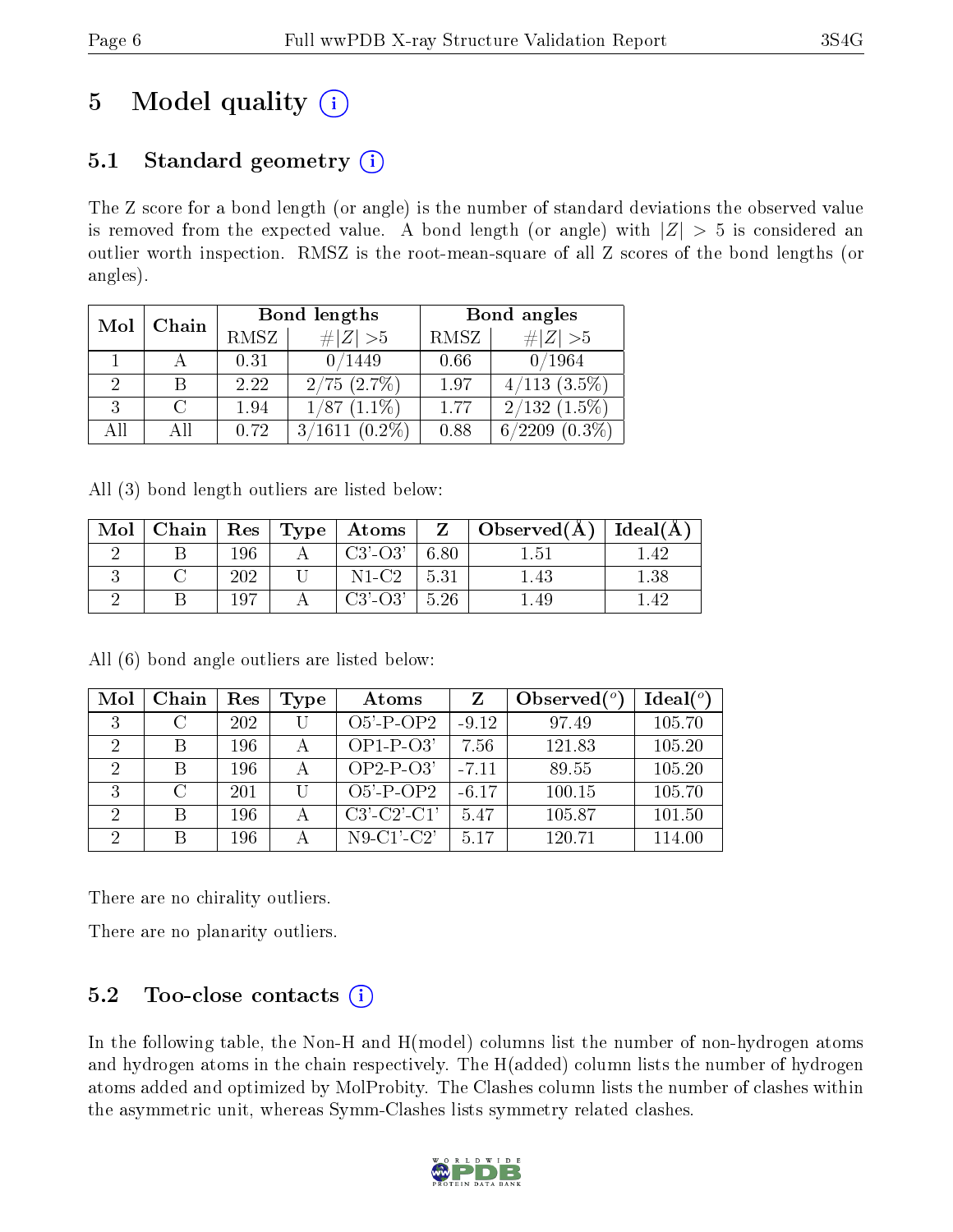| Mol |      |         |    | Chain   Non-H   H(model)   H(added)   Clashes   Symm-Clashes |
|-----|------|---------|----|--------------------------------------------------------------|
|     | 1497 | 1 4 9 7 |    |                                                              |
|     |      |         |    |                                                              |
|     |      |         | າງ |                                                              |
|     | 1574 | 1502    |    |                                                              |

The all-atom clashscore is defined as the number of clashes found per 1000 atoms (including hydrogen atoms). The all-atom clashscore for this structure is 18.

All (56) close contacts within the same asymmetric unit are listed below, sorted by their clash magnitude.

| Atom-1                             | Atom-2            | Interatomic       | Clash             |
|------------------------------------|-------------------|-------------------|-------------------|
|                                    |                   | distance $(\AA)$  | overlap $(A)$     |
| 1:A:18:ARG:HH21                    | 3:C:201:U:H6      | 1.07              | 0.93              |
| 1:A:91:ARG:HH11                    | 1:A:93:ASN:HD22   | $\overline{1.05}$ | $\overline{0.91}$ |
| 1:A:91:ARG:HH11                    | 1: A:93: ASN:ND2  | 1.68              | 0.91              |
| 1:A:14:ARG:HB3                     | 3:C:201:U:OP2     | 1.72              | 0.90              |
| 1:A:18:ARG:NH2                     | 3: C: 201: U: O5' | 2.06              | 0.88              |
| 1:A:4:ARG:CZ                       | 3:C:200:U:H5"     | 2.04              | 0.88              |
| 1:A:18:ARG:NH1                     | 3:C:201:U:OP2     | 2.09              | 0.85              |
| 1:A:4:ARG:NH2                      | 3:C:200:U:H5"     | 1.95              | 0.82              |
| 1:A:14:ARG:HD2                     | 3:C:201:U:OP1     | 1.79              | 0.81              |
| 1: A:14: ARG: HD2                  | 3:C:201:U:P       | 2.21              | 0.81              |
| 1:A:48:SER:O                       | 1:A:51:ILE:HG22   | 1.81              | 0.81              |
| 1:A:91:ARG:NH1                     | 1:A:93:ASN:HD22   | 1.80              | 0.79              |
| 1:A:95:ASN:HD21                    | 1: A:98:THR:H     | 1.33              | 0.77              |
| 1:A:18:ARG:HH22                    | 3: C: 201: U:P    | 2.10              | 0.75              |
| 2:B:196:A:H2'                      | 2:B:197:A:C8      | 2.23              | 0.73              |
| 1:A:4:ARG:NH2                      | 3: C: 200: U: C5' | 2.53              | 0.71              |
| 1:A:14:ARG:HB3                     | 3:C:201:U:P       | $\overline{2.30}$ | 0.71              |
| 2:B:196:A:H2'                      | 2:B:197:A:H8      | 1.56              | 0.69              |
| 1: A:51:ILE: CG2                   | 1: A:156:TYR:OH   | 2.44              | 0.66              |
| 1:A:51:ILE:HD11                    | 1: A:59: GLN: C   | 2.18              | 0.64              |
| 1: A:51: ILE: HD12                 | 1: A:59: GLN: HA  | 1.80              | 0.64              |
| 2:B:197:A:O2'                      | 2:B:198:A:H5'     | 2.00              | 0.62              |
| 1:A:18:ARG:NH2                     | 3:C:201:U:OP2     | 2.35              | 0.58              |
| 3:C:201:U:O2'                      | 3:C:202:U:H5'     | $\overline{2.02}$ | 0.58              |
| 1:A:18:ARG:O                       | 1:A:22:THR:HG23   | 2.03              | 0.58              |
| 1:A:51:ILE:HD13                    | 1: A:192: TYR:OH  | 2.03              | 0.57              |
| 1:A:18:ARG:NH2                     | 3: C: 201: U: C6  | 2.70              | 0.56              |
| $1:A:18: \overline{\text{ARG:CZ}}$ | 3:C:201:U:OP2     | 2.54              | 0.55              |
| 1: A:95: ASN:ND2                   | 1: A:97: GLY: H   | $\overline{2.03}$ | 0.55              |
| 1: A:51: ILE: HG23                 | 1: A:156: TYR:OH  | 2.09              | 0.53              |
| 3:C:200:U:H2'                      | 3:C:201:U:H5'     | 1.90              | 0.53              |

Continued on next page...

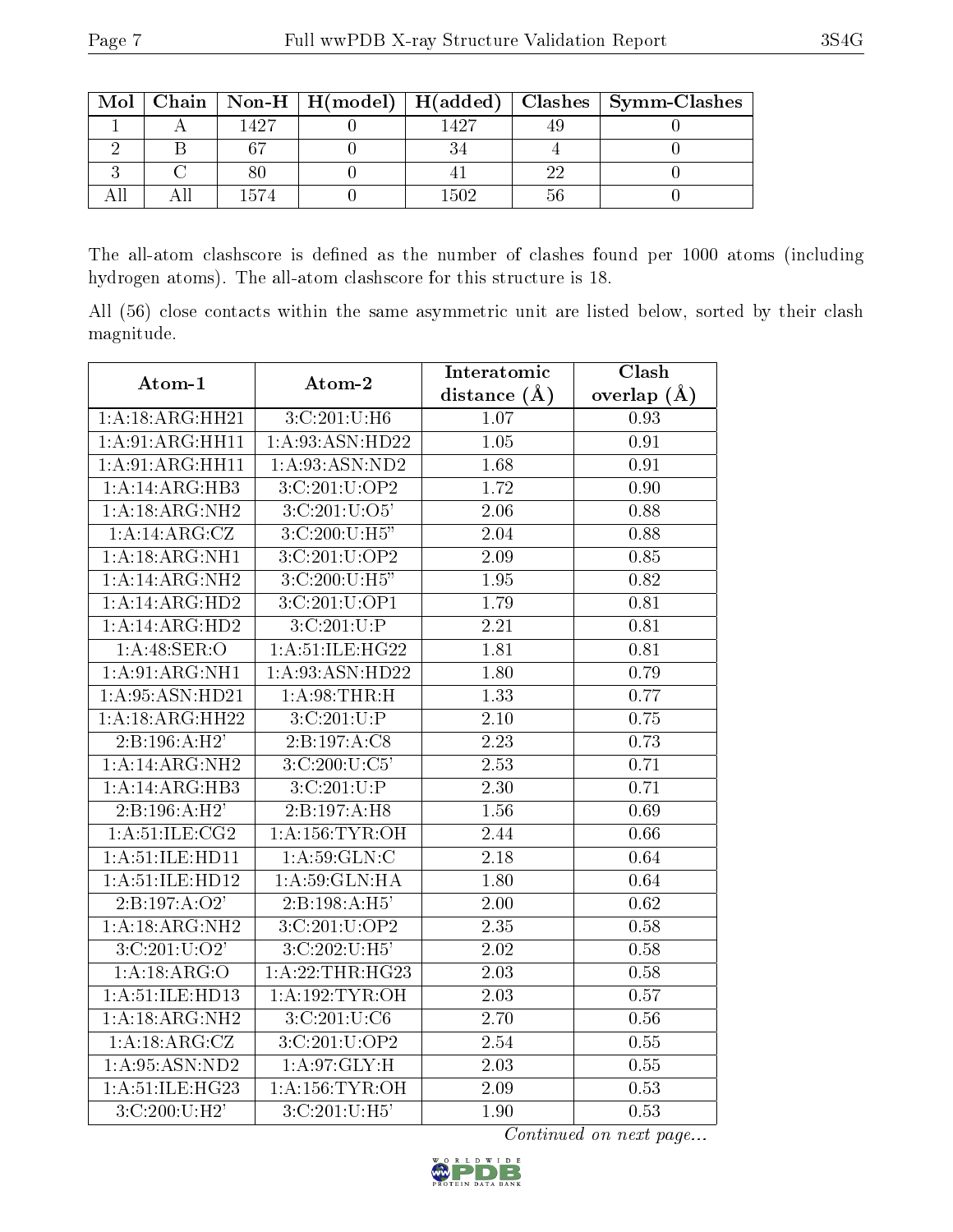|                     |                                           | Interatomic       | Clash         |
|---------------------|-------------------------------------------|-------------------|---------------|
| Atom-1              | Atom-2                                    | distance $(\AA)$  | overlap $(A)$ |
| 1: A:13:MET:C       | 1:A:15:ALA:H                              | 2.13              | 0.52          |
| 1: A:31:LEU:HD23    | 1:A:32:ILE:N                              | $2.25\,$          | $0.52\,$      |
| 1:A:14:ARG:CD       | 3:C:201:U:OP1                             | 2.53              | 0.51          |
| 1:A:4:ARG:CZ        | 3:C:200:U:C5'                             | 2.83              | 0.51          |
| 1:A:48:SER:O        | 1: A:51: ILE: CG2                         | 2.56              | 0.49          |
| 3:C:200:U:C2'       | 3:C:201:U:H5'                             | 2.43              | 0.49          |
| 1:A:4:ARG:NH2       | 3:C:200:U:H5'                             | 2.28              | 0.48          |
| 1:A:4:ARG:CB        | 3:C:201:U:OP2                             | 2.55              | 0.47          |
| 1:A:51:ILE:HG21     | 1: A:156:TYR:OH                           | $2.\overline{15}$ | 0.47          |
| 1: A:16: VAL:O      | 1: A:20: ILE: HG13                        | 2.15              | 0.47          |
| 1:A:24:LEU:HD22     | 1:A:195:ALA:HB2                           | 1.97              | 0.46          |
| 1: A:31:LEU:HD23    | 1: A:31: LEU: C                           | 2.36              | 0.45          |
| 1: A:36: ASN: HB2   | 1:A:184:TRP:CE2                           | $2.51\,$          | 0.45          |
| 1: A:175: GLN: HG2  | 1:A:184:TRP:CZ2                           | 2.51              | $0.45\,$      |
| 1: A:13: MET:O      | $1:A:14:ARG:\overline{HB2}$               | $2.16\,$          | 0.45          |
| 1: A:38: ASN:HB3    | 1:A:179:SER:O                             | 2.17              | 0.45          |
| 1:A:51:ILE:HD11     | 1: A:59: GLN:O                            | 2.17              | 0.44          |
| 1:A:79:ILE:HD12     | 1:A:183:LEU:HG                            | 1.99              | 0.44          |
| 2: B: 197: A: C2'   | 2:B:198:A:H5'                             | 2.48              | 0.44          |
| 1: A:95: ASN:HD22   | 1: A:97: GLY:H                            | 1.65              | 0.42          |
| 1:A:147:ILE:N       | 1:A:147:ILE:HD12                          | 2.36              | 0.41          |
| 1:A:73:HIS:O        | $1:A:186:\overline{\text{SER:H}\text{A}}$ | 2.20              | 0.41          |
| 1: A: 51: ILE: CD1  | 1: A:192: TYR:OH                          | 2.69              | 0.41          |
| 1: A: 111: PHE: CE2 | 1:A:178:ASP:HB3                           | 2.56              | 0.40          |
| 1:A:18:ARG:NH2      | 3: C: 201: U:H6                           | 1.91              | 0.40          |

Continued from previous page...

There are no symmetry-related clashes.

# 5.3 Torsion angles  $(i)$

#### 5.3.1 Protein backbone (i)

In the following table, the Percentiles column shows the percent Ramachandran outliers of the chain as a percentile score with respect to all X-ray entries followed by that with respect to entries of similar resolution.

The Analysed column shows the number of residues for which the backbone conformation was analysed, and the total number of residues.

| Mol   Chain | Analysed                                |  | Favoured   Allowed   Outliers   Percentiles |
|-------------|-----------------------------------------|--|---------------------------------------------|
|             | $182/196$ (93\%)   176 (97\%)   6 (3\%) |  | $\vert$ 100 100 $\vert$                     |

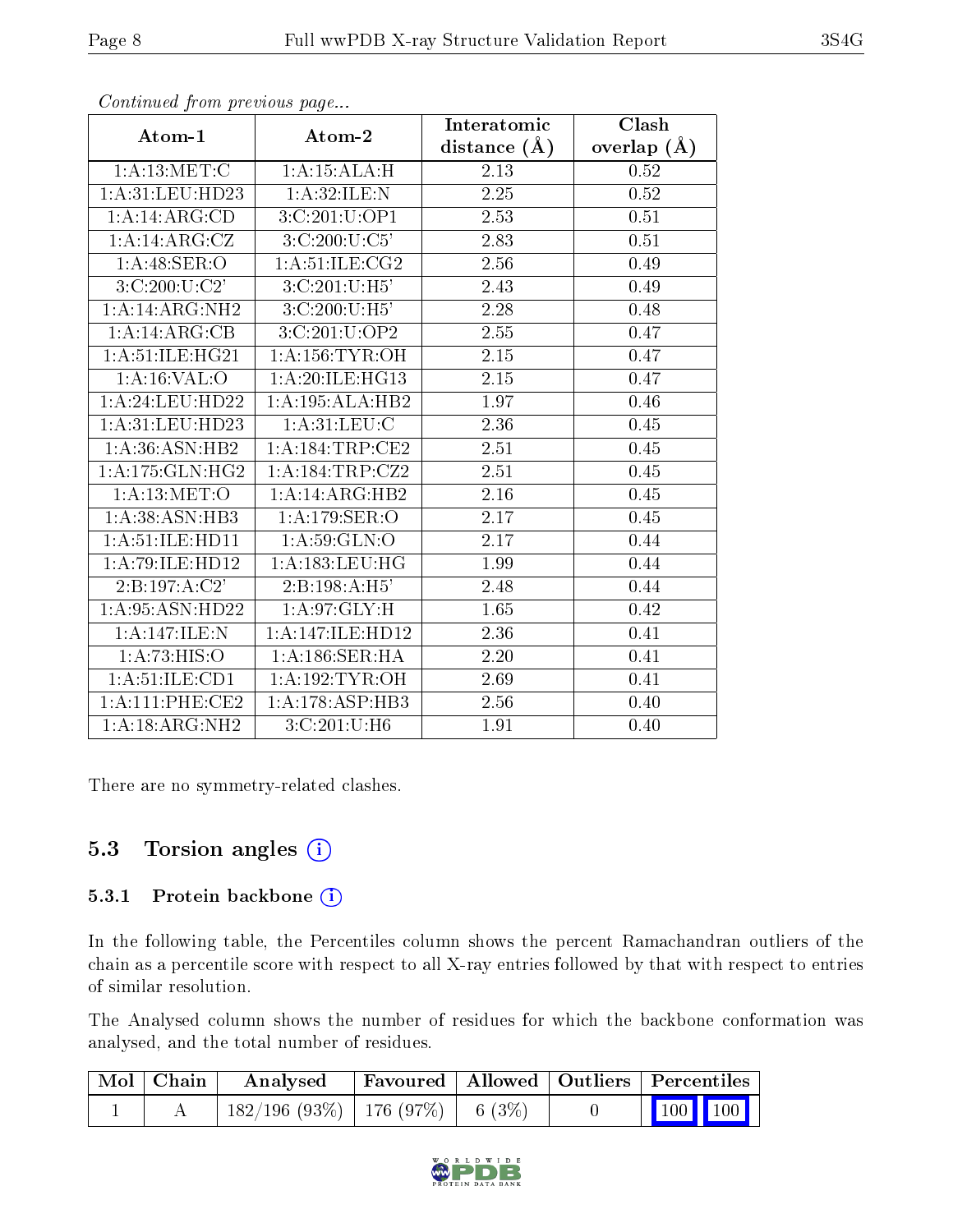There are no Ramachandran outliers to report.

#### 5.3.2 Protein sidechains  $(i)$

In the following table, the Percentiles column shows the percent sidechain outliers of the chain as a percentile score with respect to all X-ray entries followed by that with respect to entries of similar resolution.

The Analysed column shows the number of residues for which the sidechain conformation was analysed, and the total number of residues.

| Mol   Chain | Analysed                                |  | Rotameric   Outliers   Percentiles |
|-------------|-----------------------------------------|--|------------------------------------|
|             | $157/167 (94\%)$   153 (98\%)   4 (2\%) |  | $ 47 $ 68                          |

All (4) residues with a non-rotameric sidechain are listed below:

| Mol | Chain | Res | <b>Type</b> |
|-----|-------|-----|-------------|
|     |       | 31  | LEU         |
|     |       | 33  | <b>ASN</b>  |
|     |       | 70  | <b>HIS</b>  |
|     |       | 175 | GL N        |

Some sidechains can be flipped to improve hydrogen bonding and reduce clashes. All (8) such sidechains are listed below:

| Mol | Chain | Res | Type       |
|-----|-------|-----|------------|
|     |       | 26  | <b>HIS</b> |
| 1   | А     | 33  | <b>ASN</b> |
| 1   | А     | 36  | <b>ASN</b> |
| 1   | А     | 45  | <b>GLN</b> |
|     | А     | 93  | <b>ASN</b> |
|     | А     | 95  | <b>ASN</b> |
|     |       | 134 | <b>ASN</b> |
|     |       | 175 | <b>GLN</b> |

#### 5.3.3 RNA (i)

| Mol |              | Chain   Analysed   Backbone Outliers   Pucker Outliers |  |
|-----|--------------|--------------------------------------------------------|--|
|     | 2/3(66%)     |                                                        |  |
|     |              |                                                        |  |
|     | $5/7$ (71\%) |                                                        |  |

There are no RNA backbone outliers to report.

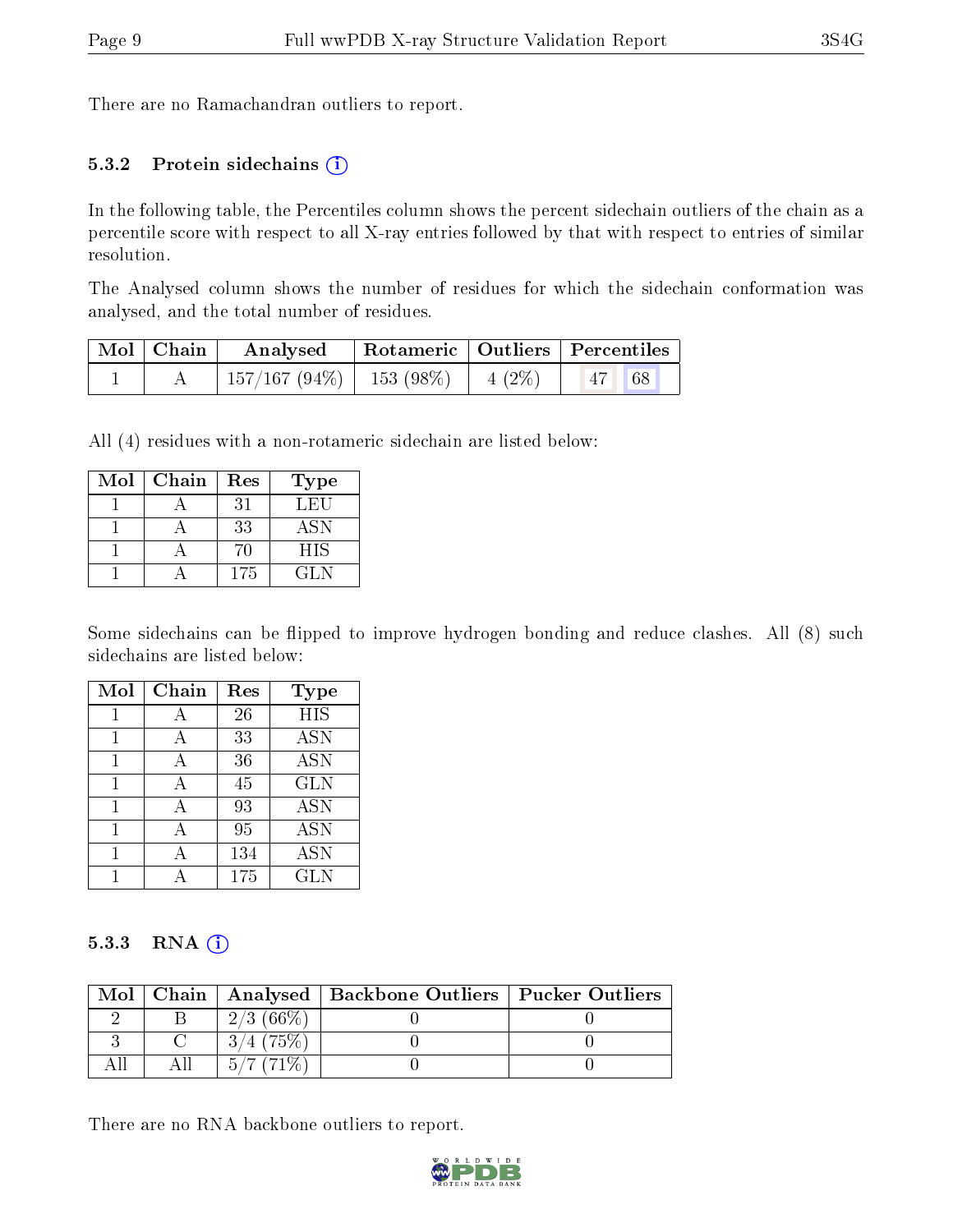There are no RNA pucker outliers to report.

#### 5.4 Non-standard residues in protein, DNA, RNA chains (i)

There are no non-standard protein/DNA/RNA residues in this entry.

# 5.5 Carbohydrates (i)

There are no carbohydrates in this entry.

### 5.6 Ligand geometry (i)

There are no ligands in this entry.

### 5.7 [O](https://www.wwpdb.org/validation/2017/XrayValidationReportHelp#nonstandard_residues_and_ligands)ther polymers  $(i)$

There are no such residues in this entry.

# 5.8 Polymer linkage issues (i)

There are no chain breaks in this entry.